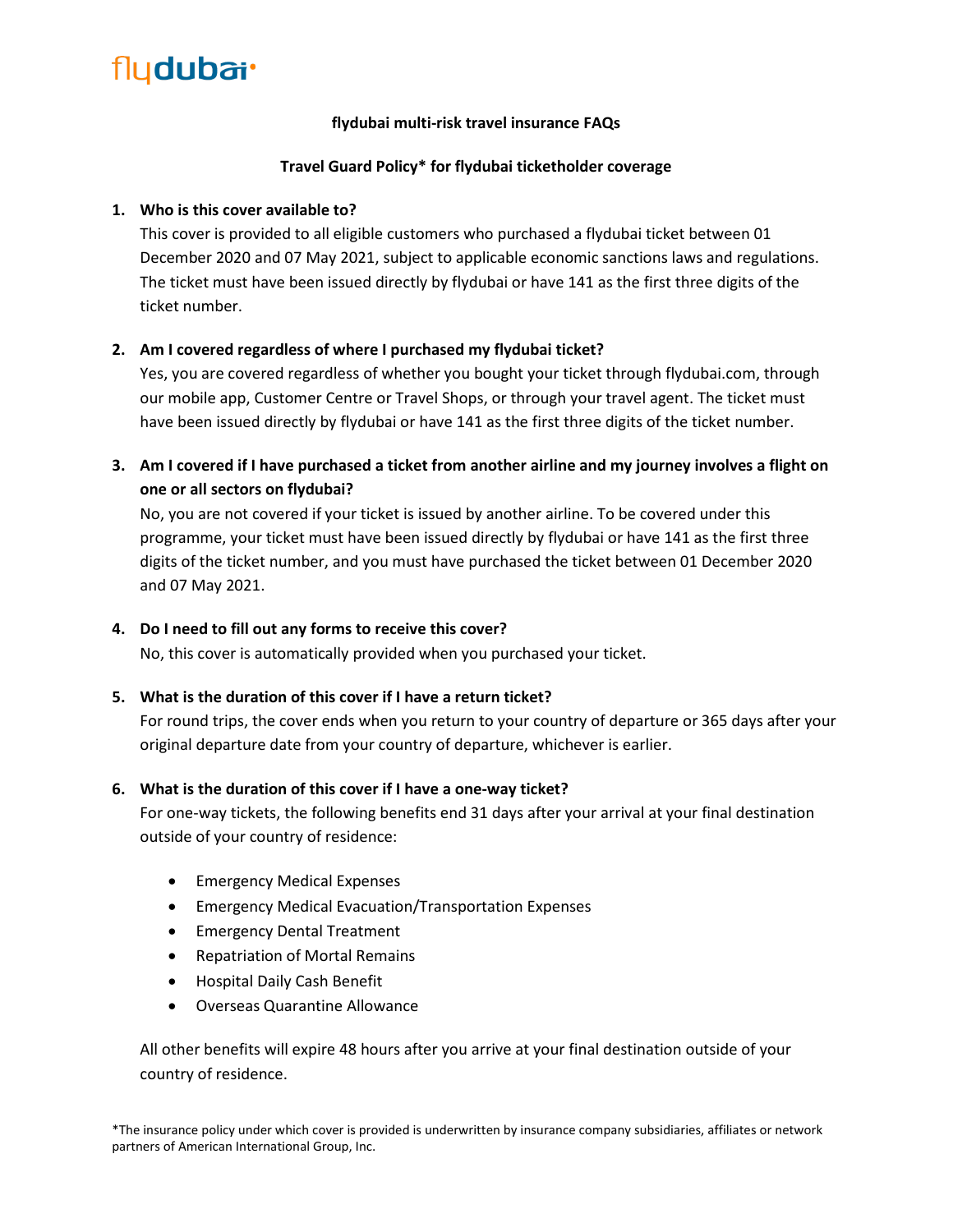- **7. What if I purchased my flydubai ticket before 01 December 2020 but also purchased my own travel insurance policy offered by AIG on flydubai.com at the time?** If you purchased the travel insurance offered by AIG on flydubai.com, you are covered only under the terms and conditions of that policy. This cover only applies to tickets purchased between 01 December 2020 and 07 May 2021.
- **8. I purchased my flydubai ticket between 01 December 2020 and 07 May 2021, but will fly with flydubai after 07 May 2021. Will I be covered under this policy?** Yes. However, if your flydubai ticket is reissued with a new ticket number after 07 May 2021, then you will not be covered under this policy.
- **9. I purchased my flydubai ticket between 01 December 2020 and 07 May 2021, but will fly with flydubai after 07 May 2021. My flydubai ticket was reissued with a new ticket number on or before 07 May 2021. Will I be covered under this policy?** Yes.
- **10. I purchased my ticket before 01 December 2020. Am I covered under this policy?** No, you will not be covered under the multi-risk cover.
- **11. I purchased my ticket after 07 May 2021. Am I covered under this policy?** No, you will not be covered under the multi-risk cover.
- **12. I am still receiving treatment or under quarantine for a claim covered by this programme, and that treatment and quarantine continues beyond 07 May 2021. Am I covered?** Yes, subject to policy terms and conditions. We encourage you to review the policy wording to understand the applicable cover period.
- **13. Can I pay an additional premium and seek an upgrade in the cover being provided under this programme?**

There are no upgrades in cover available under this programme.

**14. What are the key benefits for COVID-19 cover under this policy?**

Key benefits for COVID-19 include:

- Up to USD 500,000 for overseas medical expenses and emergency evacuation
- Up to USD 7,500 for a trip cancellation for non-refundable costs if the traveller or a relative (as defined in the policy) is unable to travel because they are diagnosed with COVID-19 before the scheduled trip departure date
- Up to USD 150 per day, per person for quarantine at the destination, capped at 14 consecutive days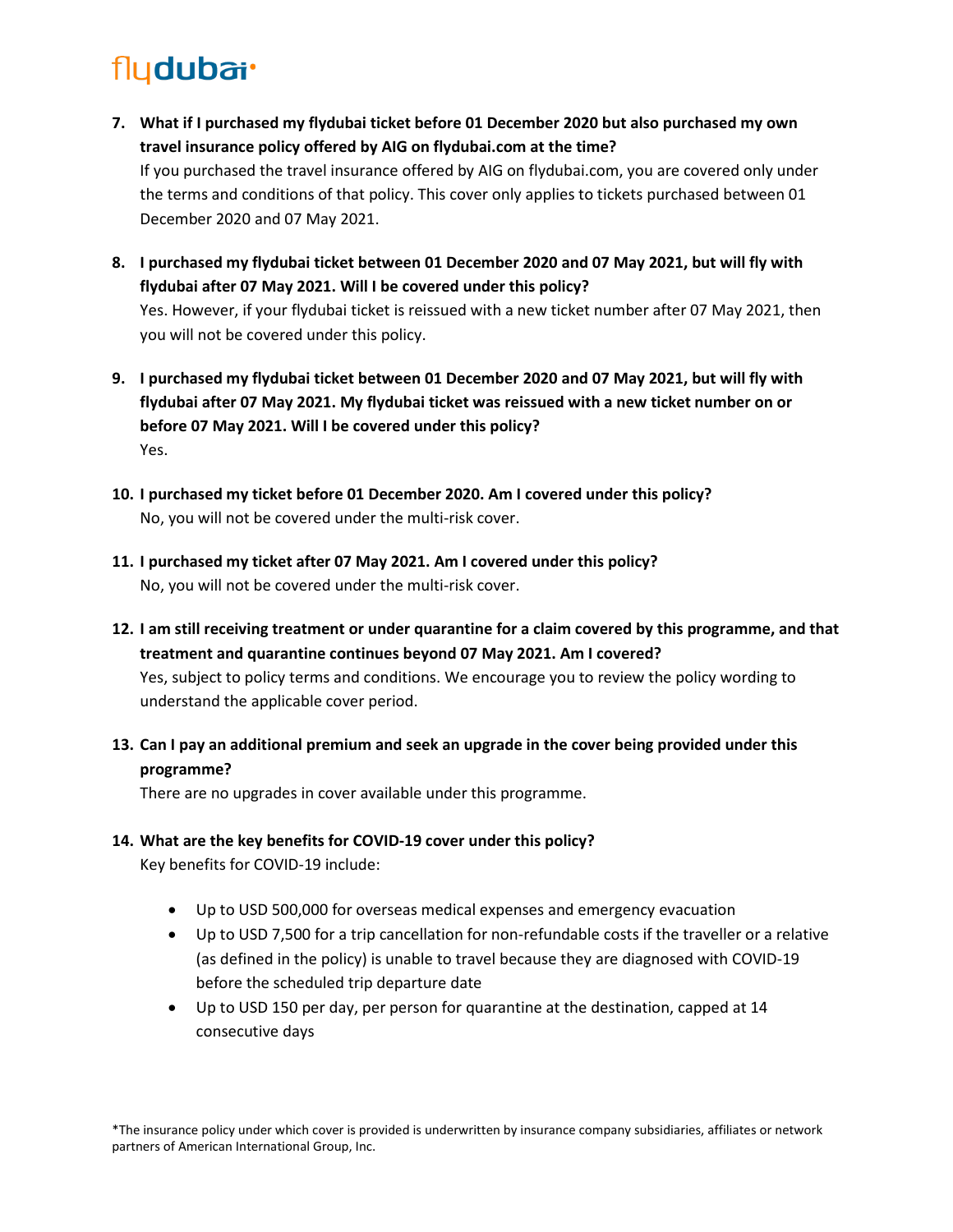#### **15. Which countries am I covered in? What about countries subject to sanctions law?**

Passengers are covered for travel to and from anywhere in the world, subject to the terms and conditions of the policy relating to applicable economic sanctions laws and regulations. Please be aware that cover is not provided in, or payments made to, any person or provider entity located in any country or region subject to comprehensive sanctions, which currently includes Iran, Cuba, Syria, North Korea and the Crimea Region of Ukraine.

# **16. Am I covered under this policy if the country of my residence is advising me against all but essential travel?**

Yes. However, you will not be covered if your claim arises in connection with or during your trip to a specific country or area for which an official government agency has mandated a border closure or issued a travel prohibition or ban.

#### **17. Are there any exclusions applicable under this policy?**

Yes, there are exclusions. Please read the terms and conditions of the policy, including the General Exclusions section and the exclusions in specific benefit sections as published on flydubai.com.

#### **18. Am I covered for the cost of a COVID-19 test?**

You will be covered for the cost of any medically necessary tests, including a COVID-19 test, that you receive in the course of any treatment by a licensed medical professional.

### **19. Does this policy include an age limit or any age restrictions?**

There are no age restrictions for this policy.

#### **20. Am I covered for any pre-existing medical conditions?**

No, you are not covered for pre-existing medical conditions, except for a reinfection of a communicable disease, the outbreak of which is declared an epidemic or pandemic. Please read the policy terms and conditions published on flydubai.com for more details.

### **21. Will I need to share my personal information with the insurer to receive the cover?**

At the time of an assistance request or claim, you will need to provide the insurer with relevant information that may be required to process your request or claim. Please read the Data Disclosure section in the policy for more information on how the insurer processes your personal information.

### **22. Will flydubai share my personal information with the insurer in the context of this policy?**

flydubai will not share your personal information with the insurer in the context of cover, except to verify your trip details at the time of the claim if the insurer is unable to verify such details from you. flydubai processes your personal information in accordance with its privacy policy which can be found on flydubai.com.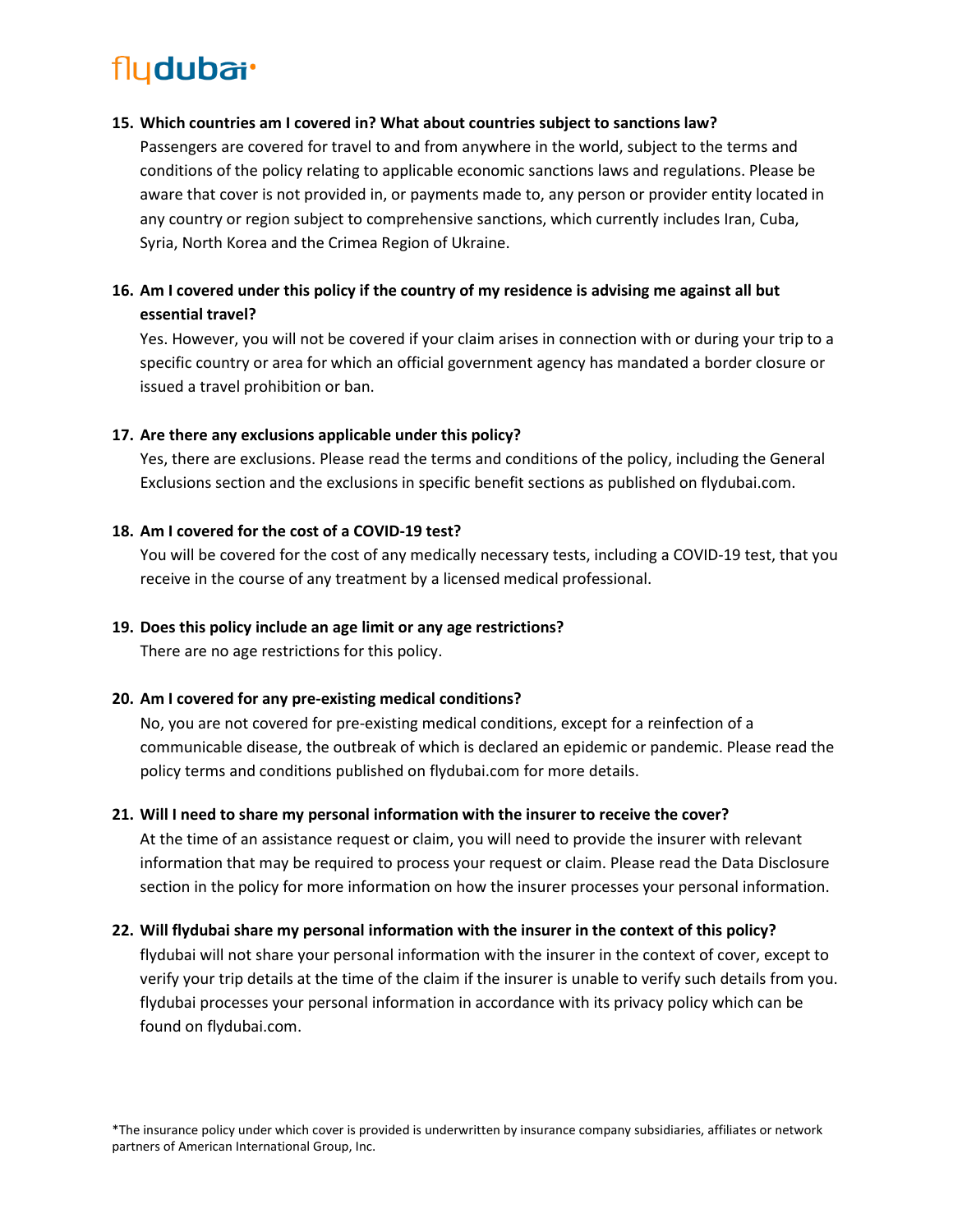**23. Am I covered under this policy if I continue my trip by cruise, train, car or flight to another city or country after arriving at my flydubai destination?**

Yes, this policy provides cover for additional parts of your trip after arrival at your destination, subject to the terms and conditions of the policy, including without limitation exclusions related to countries or areas for which an official government agency has mandated a border closure or issued a travel prohibition or ban. We encourage you to review the policy wording to understand the cover offered and any applicable exclusions.

**24. How do I obtain a copy of my policy to apply for a visa or to meet a particular country's entrance requirements?**

You can print the policy wording from the flydubai website at flydubai.com/multi-risk-travelinsurance. If you need a personalised Proof of Insurance document with your name and flight details, please email the insurer at one of the email addresses below and attach a copy of your ticket/flight itinerary. The insurer will email you a personalised Proof of Insurance document within 3 business days (not including weekends or public holidays). Only the insurer can provide Proof of Insurance.

| Language       | <b>Assistance number</b> | Assistance email            |
|----------------|--------------------------|-----------------------------|
| Arabic         | +60327725761             | flydubai.assistance@aig.com |
| English        | +44 1273 456672          | UK.assistance@aig.com       |
| French         | +33 1 49 02 46 70        | FR.assistance@aig.com       |
| German         | +49 6997113999           | DE.assistance@aig.com       |
| German/Italian | +49 6997113999           | UK.assistance@aig.com       |
| Italian        | +39 023690698            | IT.assistance@aig.com       |
| Mandarin       | +60327725761             | flydubai.assistance@aig.com |
| Thai           | +666491346               | THassistance@aig.com        |
| Vietnamese     | +8428 6299 2185          | VNassistance@aig.com        |
| Spanish        | +34 91 275 4683          | medicalba@aig.com           |
| Portuguese     | +351 21 340 5269         | medicalba@aig.com           |

# **25. My country of departure and my country of residence are different. Which policy wording will apply?**

The policy wording for your country of residence will apply, regardless of your point of origin.

#### **26. Is the cover the same regardless of my country of residence?**

The policy cover is the same globally, with some exceptions. The final policy wordings for all countries are available on flydubai.com.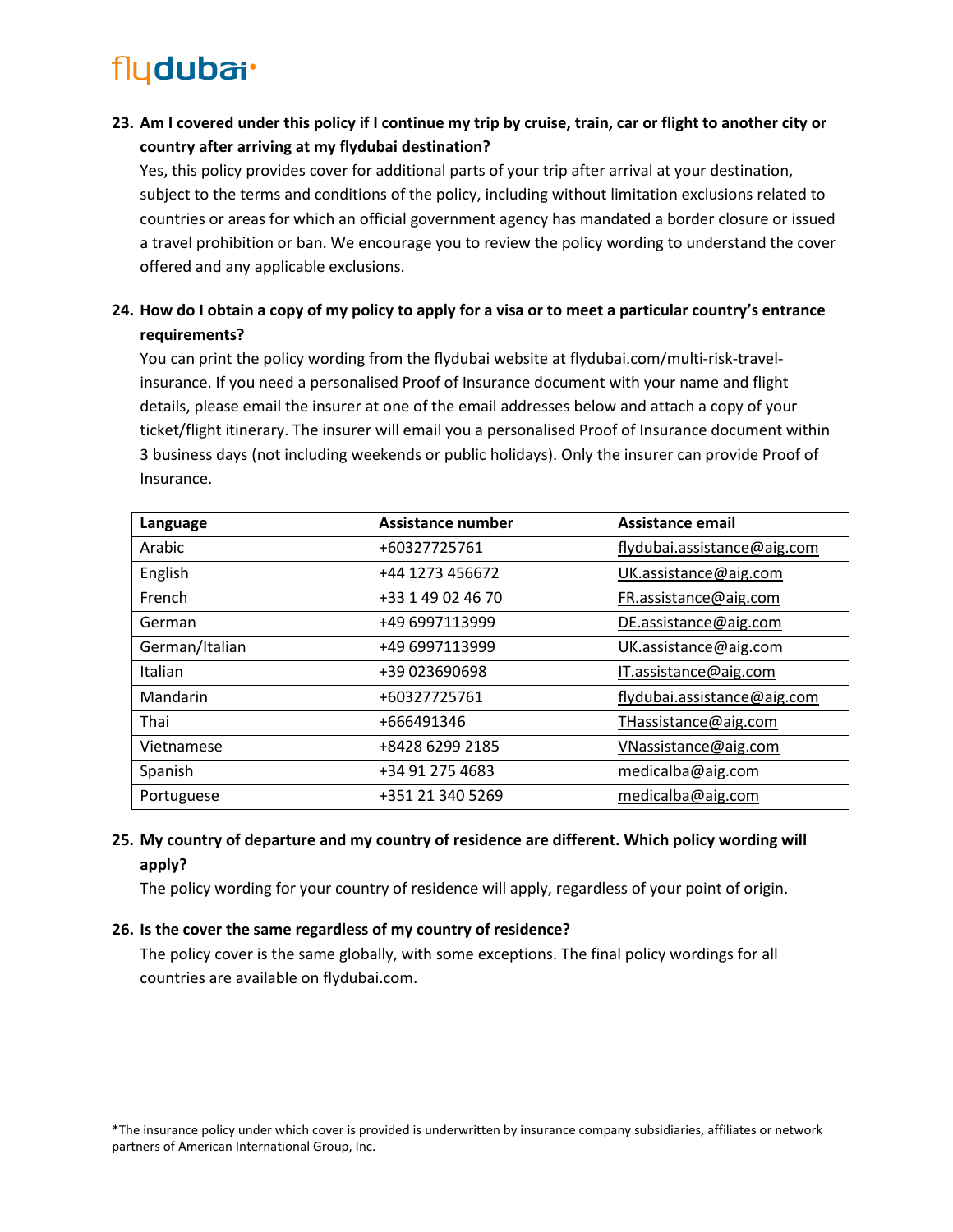#### **27. Am I covered for the costs of quarantine?**

Subject to the terms and conditions of the policy, you are covered if you are unexpectedly placed into an individual mandatory quarantine outside your country of residence by an order of a governmental body for one of the following two reasons:

- you test positive for a communicable disease (the outbreak of which is declared an epidemic or pandemic); or
- such governmental body identifies you or any travelling companion, specifically, as having been exposed to a communicable disease (the outbreak of which is declared an epidemic or pandemic).

We encourage you to review the policy wording to understand the scope of cover offered, including the type of quarantine covered and any applicable exclusions.

**28. I am flying with flydubai on a ticket that involves a flight with another airline. Am I covered?** Yes, as long as you hold a ticket issued directly by flydubai or a ticket which has 141 as the first three digits of the ticket number.

# **29. Am I covered if I use my Skywards Miles or Cash+Miles to purchase the ticket?** Yes, as long as you hold a ticket issued directly by flydubai or a ticket which has 141 as the first three

# digits of the ticket number.

# **30. Can I contact the flydubai Customer Centre for any information relating to this cover?**

No, please contact the insurer's Assistance Department using the contact details provided above if you have any further questions about the cover provided by this policy or would like more information.

# **31. Can I pay first and then reclaim my expenses?**

If you go into hospital abroad and you are likely to be kept as an inpatient for more than 24 hours or if your outpatient treatment is likely to cost more than USD 500, you or someone acting on your behalf must contact the insurer's Assistance Department immediately. If you/they do not, the insurer may provide no cover or may reduce the amount paid for medical expenses. For Trip Curtailment, you must contact the insurer's Assistance Department using the numbers provided above to authorise your early return back to your country of residence in order to be eligible for cover.

# **32. Am I required to obtain prior approval before incurring any cost for medical treatment or quarantine charges if I test positive for COVID-19?**

If you go into hospital abroad and you are likely to be kept as an inpatient for more than 24 hours or if your outpatient treatment is likely to cost more than USD 500, you or someone acting on your behalf must contact the insurer's Assistance Department immediately. If you/they do not, the insurer may provide no cover or may reduce the amount paid for medical expenses.